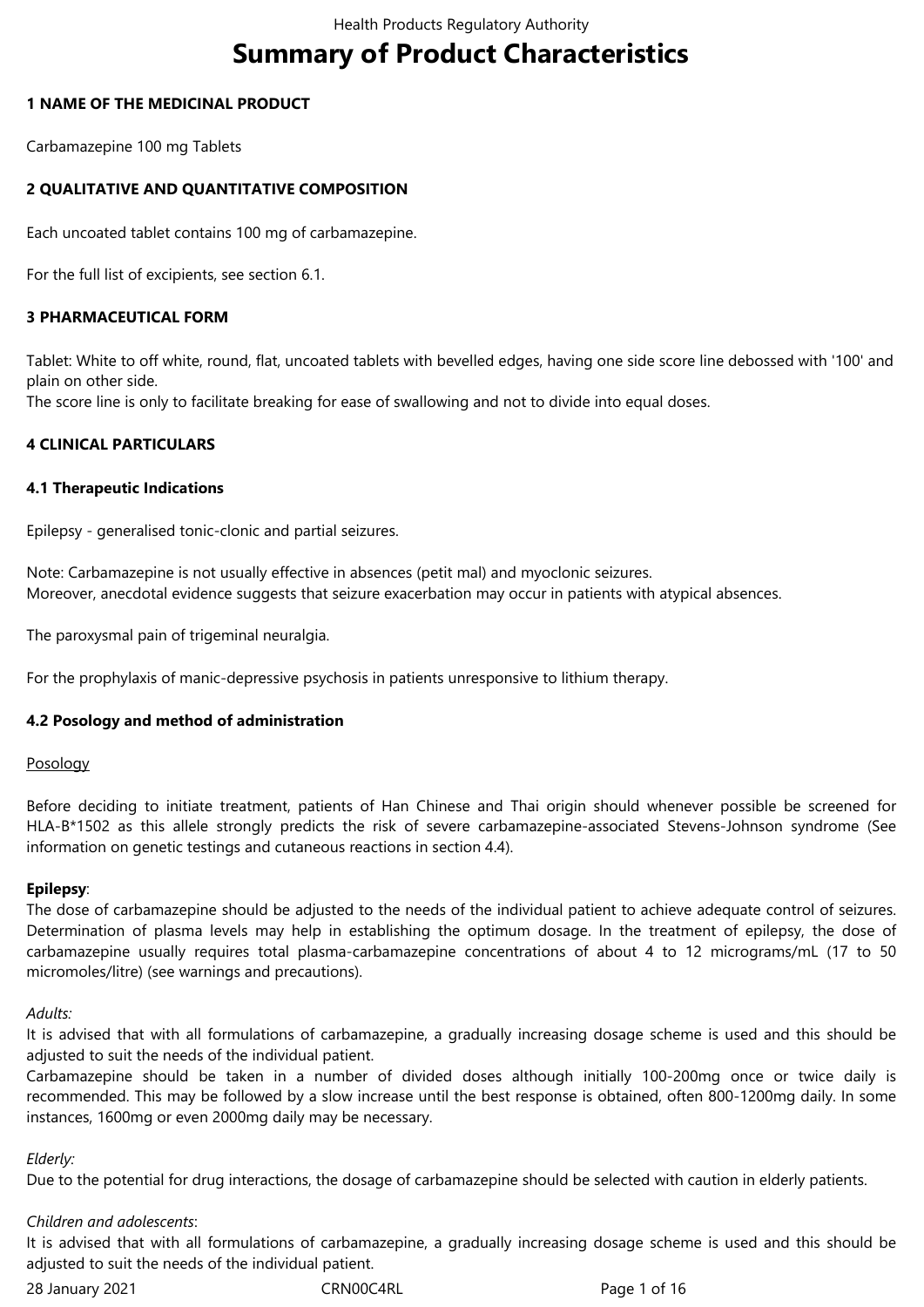Usual dosage 10-20mg/kg bodyweight daily taken in several divided doses.

Carbamazepine tablets are not recommended for very young children.

5-10 years: 400 to 600 mg daily (2-3 x 200mg tablets per day, to be taken in divided doses). 10-15 years: 600 to 1000mg daily (3-5 x 200mg tablets per day, to be taken in several divided doses). >15 years of age: 800 to 1200 mg daily (same as adult dose)

Maximum recommended dose Up to 6 years of age: 35 mg/kg/day 6-15 years of age: 1000 mg/day >15 years of age: 1200 mg/day.

Wherever possible, anti-epileptic agents should be prescribed as the sole anti-epileptic agent but if used in polytherapy the same incremental dosage pattern is advised.

When carbamazepine is added to existing antiepileptic therapy, this should be done gradually while maintaining or, if necessary, adapting the dosage of the other antiepileptic(s) (see 4.5 Interaction with other Medicaments and other forms of Interaction).

## **Trigeminal neuralgia:**

Slowly raise the initial dosage of 200-400mg daily until freedom from pain is achieved (normally at 200mg 3-4 times daily). In the majority of patients a dosage of 200mg 3 or 4 times a day is sufficient to maintain a pain free state. In some instances, doses of 1600mg carbamazepine daily may be needed. However, once the pain is in remission, the dosage should be gradually reduced to the lowest possible maintenance level. Maximum recommended dose is 1200mg/day. When pain relief has been obtained, attempts should be made to gradually discontinue therapy, until another attack occurs.

## *Elderly:*

## *Dosage in Trigeminal neuralgia:*

Due to drug interactions and different antiepileptic drug pharmacokinetics, the dosage of carbamazepine should be selected with caution in elderly patients.

In elderly patients, an initial dose of 100mg twice daily is recommended. The initial dosage of 100mg twice daily should be slowly raised daily until freedom from pain is achieved (normally at 200mg 3 to 4 times daily). The dosage should then be gradually reduced to the lowest possible maintenance level. Maximum recommended dose is 1200mg/day. When pain relief has been obtained, attempts should be made to gradually discontinue therapy, until another attack occurs.

## **For the prophylaxis of manic depressive psychosis in patients unresponsive to lithium therapy:**

Initial starting dose of 400mg daily, in divided doses, increasing gradually until symptoms are controlled or a total of 1600mg given in divided doses is reached. The usual dosage range is 400-600mg daily, given in divided doses.

### **Special populations**

*Renal impairment / Hepatic impairment:*

No data are available on the pharmacokinetics of carbamazepine in patients with impaired hepatic or renal function.

### Method of administration

Carbamazepine is given orally, usually in two or three divided doses. Carbamazepine may be taken during, after or between meals, with a little liquid e.g. a glass of water.

### **4.3 Contraindications**

Hypersensitivity to the active substance or to any of the excipients listed in section 6.1.

Known hypersensitivity to structurally related drugs of carbamazepine (e.g. tricyclic antidepressants).

Patients with atrioventricular block, a history of bone marrow depression or a history of hepatic porphyrias (e.g. acute intermittent porphyria, variegate porphyria, porphyria cutanea tarda).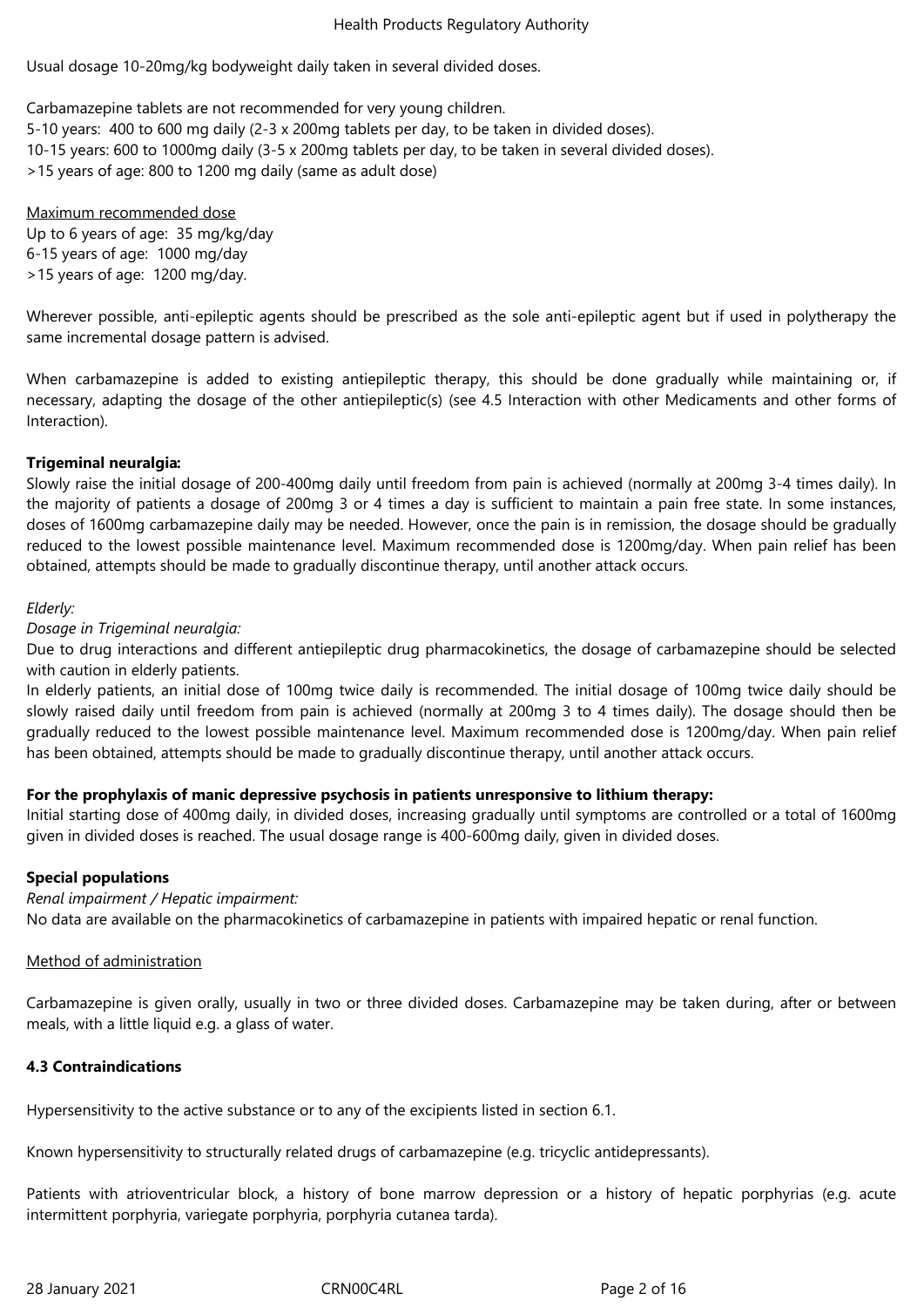The use of carbamazepine is contraindicated in combination with monoamine oxidase inhibitors (MAOIs) (see section 4.5 Interaction with other medicinal products and other forms of interaction).

## **4.4 Special warnings and precautions for use**

### Warnings

Agranulocytosis and aplastic anaemia have been associated with carbamazepine; however, due to the very low incidence of these conditions, meaningful risk estimates for carbamazepine are difficult to obtain. The overall risk in the general untreated population has been estimated at 4.7 persons per million per year for agranulocytosis and 2.0 persons per million per year for aplastic anaemia.

Decreased platelet or white blood cell counts occur occasionally to frequently in association with the use of carbamazepine. Nonetheless, complete pre-treatment blood counts, including platelets and possibly reticulocytes and serum iron, should be obtained as a baseline, and periodically thereafter.

Patients and their relatives should be made aware of early toxic signs and symptoms indicative of a potential haematological problem, as well as symptoms of dermatological or hepatic reactions. If reactions such as fever, sore throat, rash, ulcers in the mouth, easy bruising, petechial or purpuric haemorrhage appear, the patient should be advised to consult his physician immediately.

If the white blood cell or platelet count is definitely low or decreased during treatment, the patient and the complete blood count should be closely monitored (see Section 4.8 Undesirable Effects). However, treatment with carbamazepine should be discontinued if the patient develops leucopenia which is severe, progressive or accompanied by clinical manifestations, e.g. fever or sore throat. Carbamazepine should also be discontinued if any evidence of significant bone marrow depression appears.

Liver function tests should also be performed before commencing treatment and periodically thereafter, particularly in patients with a history of liver disease and in elderly patients. The drug should be withdrawn immediately in cases of aggravated liver dysfunction or acute liver disease.

Some liver function tests in patients receiving carbamazepine may be found to be abnormal, particularly gamma glutamyl transferase. This is probably due to hepatic enzyme induction. Enzyme induction may also produce modest elevations in alkaline phosphatase. These enhancements of hepatic metabolising capacity are not an indication for the withdrawal of carbamazepine.

Severe hepatic reactions to carbamazepine occur very rarely. The development of signs and symptoms of liver dysfunction or active liver disease should be urgently evaluated and treatment with carbamazepine suspended pending the outcome of the evaluation.

Suicidal ideation and behaviour have been reported in patients treated with anti-epileptic agents in several indications. A meta-analysis of randomised placebo controlled trials of anti-epileptic drugs has also shown a small increased risk of suicidal ideation and behaviour. The mechanism of this risk is not known and the available data do not exclude the possibility of an increased risk for carbamazepine.

Therefore patients should be monitored for signs of suicidal ideation and behaviours and appropriate treatment should be considered. Patients (and caregivers of patients) should be advised to seek medical advice should signs of suicidal ideation or behaviour emerge.

Serious dermatological reactions, including toxic epidermal necrolysis (TEN: also known as Lyell's syndrome) and Stevens Johnson syndrome (SJS) have been reported very rarely with carbamazepine. Patients with serious dermatological reactions may require hospitalization, as these conditions may be life-threatening and may be fatal. Most of the SJS/TEN cases appear in the first few months of treatment with carbamazepine. These reactions are estimated to occur in 1 to 6 per 10,000 new users in countries with mainly Caucasian populations. If signs and symptoms suggestive of severe skin reactions (e.g. SJS, Lyell's syndrome/TEN) appear, Carbamazepine should be withdrawn at once and alternative therapy should be considered.

### Cutaneous reactions

Serious and sometimes fatal cutaneous reactions including toxic epidermal necrolysis (TEN) and Stevens-Johnson syndrome (SJS) have been reported during treatment with carbamazepine. These reactions are estimated to occur in 1-6 per 10 000 new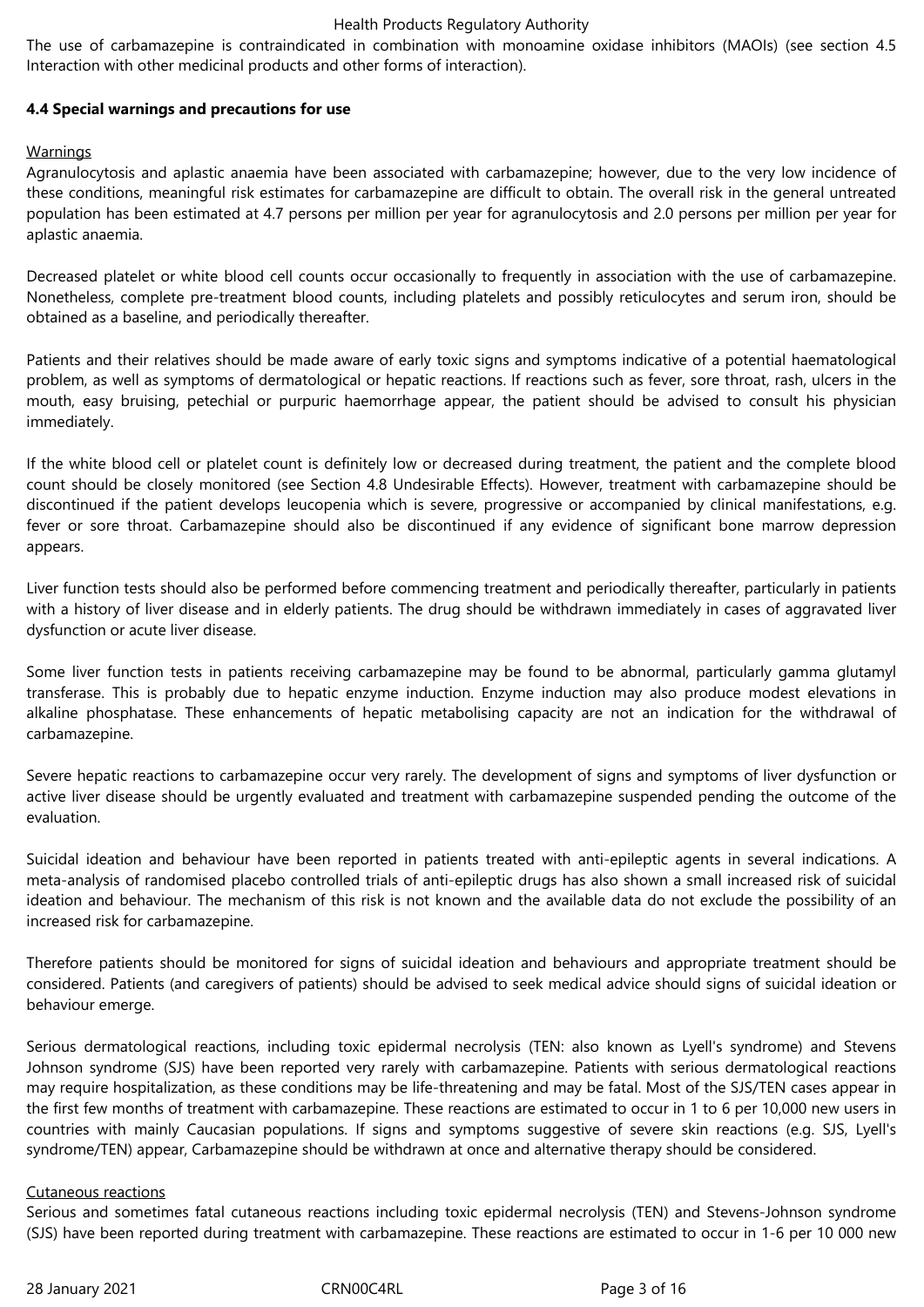users in countries with mainly Caucasian populations, but the risk in some Asian countries is estimated to be about 10 times higher.

There is growing evidence of the role of different HLA alleles in predisposing patients to immune-mediated adverse reactions (see section 4.2).

## HLA-B\*1502 allele - in Han Chinese, Thai and other Asian populations

HLA-B\*1502 in individuals of Han Chinese and Thai origin has been shown to be strongly associated with the risk of developing Stevens-Johnson syndrome (SJS) when treated with carbamazepine. The prevalence of HLA-B\*1502 carrier is about 10% in Han Chinese and Thai populations. Whenever possible, these individuals should be screened for this allele before starting treatment with carbamazepine (see section 4.2). If these individuals test positive, carbamazepine should not be started unless there is no other therapeutic option. Tested patients who are found to be

negative for HLA-B\*1502 have a low risk of SJS, although the reactions may still very rarely occur.

There are some data that suggest an increased risk of serious carbamazepine-associated TEN/SJS in other Asian populations. Because of the prevalence of this allele in other Asian populations (e.g. above 15% in the Philippines and Malaysia), testing genetically at risk populations for the presence of HLA-B\*1502 may be considered.

The prevalence of the HLA-B\*1502 allele is negligible in e.g. European descent, African, Hispanic populations sampled, and in Japanese and Koreans (< 1%).

### HLA-A\*3101 allele - European descent and Japanese populations

There are some data that suggest HLA-A\*3101 is associated with an increased risk of carbamazepine induced cutaneous adverse drug reactions including SJS, TEN, Drug rash with eosinophilia (DRESS), or less severe acute generalized exanthematous pustulosis (AGEP) and maculopapular rash (see section 4.8) in people of European descent and the Japanese.

The frequency of the HLA-A\*3101 allele varies widely between ethnic populations. HLA-A\*3101 allele has a prevalence of 2 to 5% in European populations and about 10% in Japanese population.

The presence of HLA-A\*3101 allele may increase the risk for carbamazepine induced cutaneous reactions (mostly less severe) from 5.0% in general population to 26.0% among subjects of Northern European ancestry, whereas its absence may reduce the risk from 5.0% to 3.8%.

There are insufficient data supporting a recommendation for HLA-A\*3101 screening before starting carbamazepine treatment.

If patients of European descent or Japanese origin are known to be positive for HLA-A\* 3101 allele, the use of carbamazepine may be considered if the benefits are thought to exceed risks.

### Other dermatologic reactions

Mild skin reactions e.g. isolated macular or maculopapular exanthema, can also occur and are mostly transient and not hazardous. They usually disappear within a few days or weeks, either during the continued course of treatment or following a decrease in dosage. However, since it may be difficult to differentiate the early signs of more serious skin reactions from mild transient reactions, the patient should be kept under close surveillance with consideration given to immediately withdrawing the drug should the reaction worsen with continued use.

The HLA-B\*1502 allele has not been found to predict risk of less severe adverse cutaneous reactions from carbamazepine, such as anticonvulsant hypersensitivity syndrome or non-serious rash (maculopapular eruption).

### **Hypersensitivity**

Carbamazepine may trigger hypersensitivity reactions, including Drug Rash with Eosinophilia and Systemic Symptoms (DRESS), reactivation of HHV6 associated with DRESS, a delayed multi-organ hypersensitivity disorder with fever, rash, vasculitis, lymphadenopathy, pseudo lymphoma, arthralgia, leukopenia, eosinophilia, hepato-splenomegaly, abnormal liver function tests and vanishing bile duct syndrome (destruction and disappearance of the intrahepatic bile ducts), that may occur in various combinations. Other organs may also be affected (e.g. lungs, kidneys, pancreas, myocardium, colon) see section 4.8 Undesirable Effects.

In general, if signs and symptoms suggestive of hypersensitivity reactions occur, carbamazepine should be withdrawn immediately.

28 January 2021 **CRNOOC4RL CRNOOC4RL** Page 4 of 16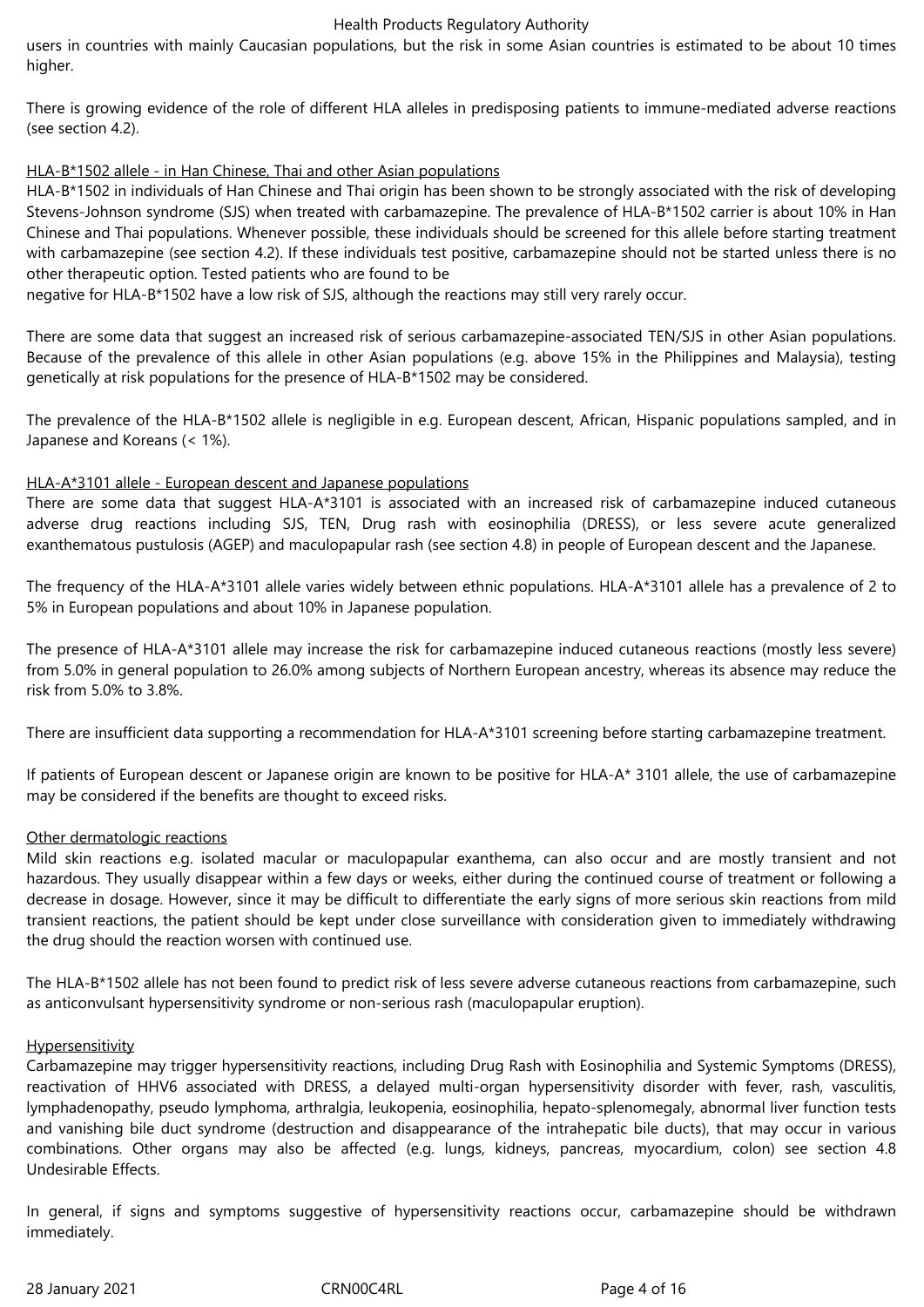Patients who have exhibited hypersensitivity reactions to carbamazepine should be informed that 25-30 % of these patients may experience hypersensitivity reactions with oxacarbazepine (Trileptal).

Cross-hypersensitivity can occur between carbamazepine and phenytoin.

Carbamazepine should be used with caution in patients with mixed seizures which include absences, either typical or atypical. In all these conditions, carbamazepine may exacerbate seizures. In case of exacerbation of seizures, carbamazepine should be discontinued.

An increase in seizure frequency may occur during switchover from an oral formulation to suppositories.

### Dose reduction and withdrawal effects

Abrupt withdrawal of carbamazepine may precipitate seizures therefore carbamazepine withdrawal should be gradual. If treatment with carbamazepine has to be withdrawn abruptly in a patient with epilepsy, the changeover to another anti-epileptic drug should if necessary be effected under the cover of a suitable drug.

## Endocrinological effects

Breakthrough bleeding has been reported in women taking carbamazepine while using hormonal contraceptives. The reliability of hormonal contraceptives may be adversely affected by carbamazepine and women of childbearing potential should be advised to consider using alternative forms of birth control while taking carbamazepine.

Patients taking carbamazepine and requiring hormonal contraception should receive a preparation containing not less than 50μg oestrogen or use of some alternative non-hormonal method of contraception should be considered.

## Monitoring of plasma levels

Although correlations between dosages and plasma levels of carbamazepine, and between plasma levels and clinical efficacy or tolerability are rather tenuous**,** monitoring of the plasma levels may be useful in the following conditions: dramatic increase in seizure frequency/verification of patient compliance; during pregnancy; when treating children or adolescents; in suspected absorption disorders; in suspected toxicity when more than one drug is being used (see 4.5 Interaction with other Medicaments and other forms of Interaction).

### Precautions

Carbamazepine should be prescribed only after a critical benefit-risk appraisal and under close monitoring in patients with a history of cardiac, hepatic or renal damage, adverse haematological reactions to other drugs, or interrupted courses of therapy with carbamazepine.

Baseline and periodic complete urinalysis and BUN determinations are recommended.

### **Hyponatremia**

Hyponatremia is known to occur with carbamazepine. In patients with pre-existing renal conditions associated with low sodium or in patients treated concomitantly with sodium-lowering medicinal products (e.g. diuretics, medicinal products associated with inappropriate ADH secretion), serum sodium levels should be measured prior to initiating carbamazepine therapy. Thereafter, serum sodium levels should be measured after approximately two weeks and then at monthly intervals for the first three months during therapy, or according to clinical need. These risk factors may apply especially to elderly patients. If hyponatraemia is observed, water restriction is an important counter-measurement if clinically indicated.

### **Hypothyroidism**

Carbamazepine may reduce serum concentrations of thyroid hormones through enzyme induction requiring an increase in dose of thyroid replacement therapy in patients with hypothyroidism. Hence thyroid function monitoring is suggested to adjust the dosage of thyroid replacement therapy.

### Anticholinergic effects

Carbamazepine has shown mild anticholinergic activity; patients with increased intraocular pressure and urinary retention should therefore be closely observed during therapy (see section 4.8).

### Psychiatric effects

The possibility of activation of a latent psychosis and, in elderly patients, of confusion or agitation should be borne in mind.

### Interactions

28 January 2021 **CRNOOC4RL** Page 5 of 16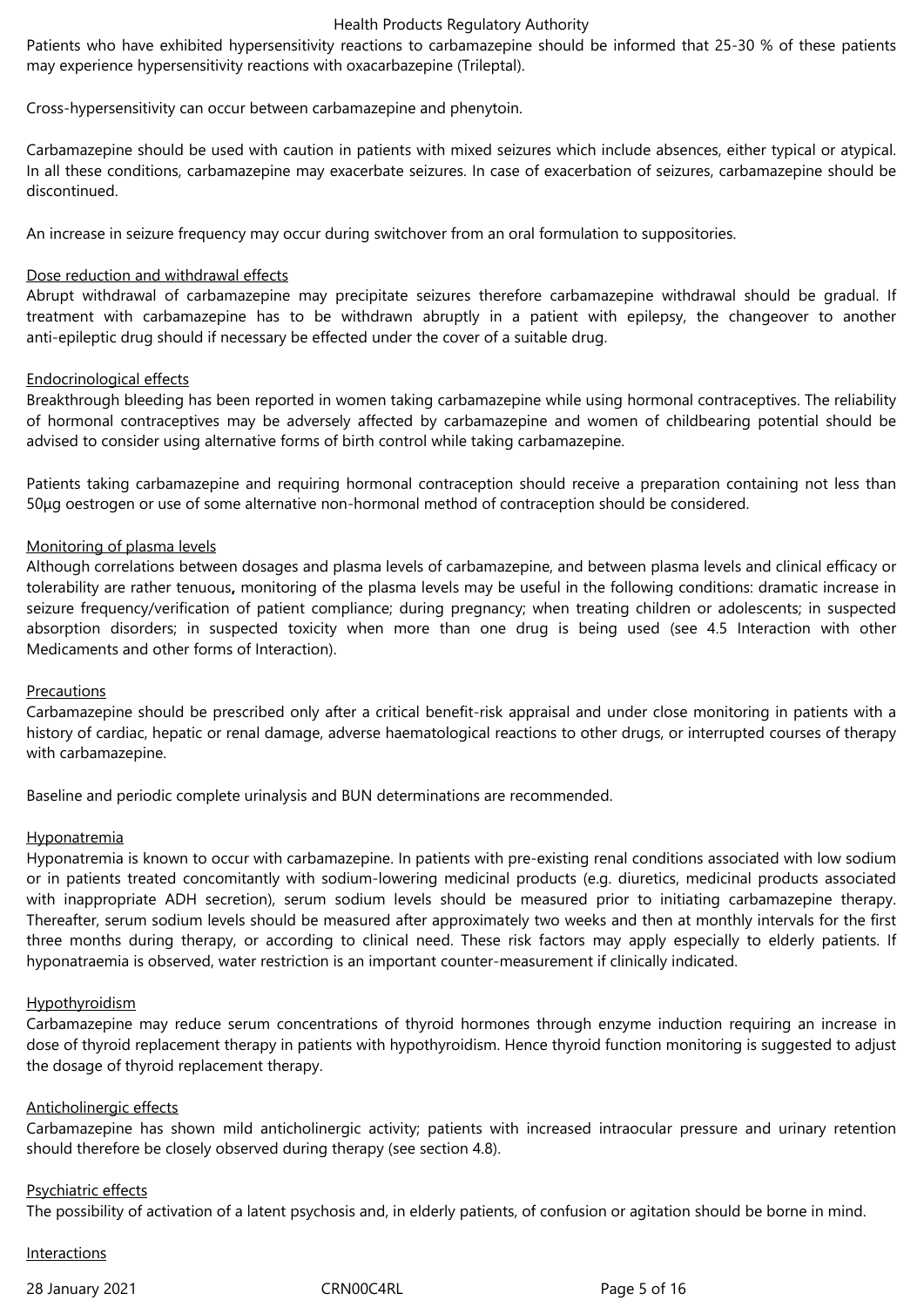Co-administration of inhibitors of CYP3A4 or inhibitors of epoxide hydrolase with carbamazepine can induce adverse reactions (increase of carbamazepine or carbamazepine-10,11 epoxide plasma concentrations respectively). The dosage of carbamazepine should be adjusted accordingly and/or the plasma levels monitored.

Co-administration of CYP3A4 inducers with carbamazepine may decrease carbamazepine plasma concentrations and its therapeutic effect, while discontinuation of a CYP3A4 inducer may increase carbamazepine plasma concentrations. The dosage of carbamazepine may have to be adjusted.

Carbamazepine is a potent inducer of CYP3A4 and other phase I and phase II enzyme systems in the liver, and may therefore reduce plasma concentrations of co-medications mainly metabolized by CYP3A4 by induction of their metabolism. See section 4.5 Interactions.

Female patients of childbearing potential should be warned that the concurrent use of carbamazepine with hormonal contraceptives may render this type of contraceptive ineffective (see sections 4.5 Interactions and 4.6 Pregnancy and lactation). Alternative non-hormonal forms of contraception are recommended when using carbamazepine.

Carbamazepine tablets contain sodium

This medicine contains less than 1 mmol sodium (23 mg) per dosage unit, that is to say essentially sodium-free.

## **4.5 Interaction with other medicinal products and other forms of interactions**

Cytochrome P450 3A4 (CYP 3A4) is the main enzyme catalysing formation of the active metabolite carbamazepine 10, 11-epoxide. Co-administration of inhibitors of CYP 3A4 may result in increased carbamazepine plasma concentrations which could induce adverse reactions. Co-administration of CYP 3A4 inducers might increase the rate of carbamazepine metabolism, thus leading to potential decreases in the carbamazepine serum level and therapeutic effect.

Similarly, discontinuation of a CYP3A4 inducer may decrease the rate of metabolism of carbamazepine, leading to an increase in carbamazepine plasma levels.

Carbamazepine is a potent inducer of CYP3A4 and other phase I and phase II enzyme systems in the liver, and may therefore reduce plasma concentrations of comedications mainly metabolized by CYP3A4 by induction of their metabolism.

Human microsomal epoxide hydrolase has been identified as the enzyme responsible for the formation of the 10,11-transdiol derivative from carbamazepine-10,11 epoxide. Co-administration of inhibitors of human microsomal epoxide hydrolase may result in increased carbamazepine-10,11 epoxide plasma concentrations.

## Interactions resulting in a contraindication

The use of carbamazepine is contraindicated in combination with monoamine-oxidase inhibitors (MAOIs); before administering carbamazepine MAOIs should be discontinued for a minimum of 2 weeks, or longer if the clinical situation permits (see contraindications).

## Agents that may raise carbamazepine plasma levels:

Since raised plasma carbamazepine levels may result in adverse reactions (e.g. dizziness, drowsiness, ataxia, diplopia), the dosage of carbamazepine should be adjusted accordingly and/or the plasma levels monitored when used concomitantly with the substances described below:

## **Analgesics, anti-inflammatory drugs:** dextropropoxyphene.

**Androgens:** danazol.

**Antibiotics:** macrolide antibiotics (e.g. erythromycin, clarithromycin), ciprofloxacin.

**Antidepressants:** fluoxetine, fluvoxamine, paroxetine, trazodone.

**Antiepileptics:** vigabatrin.

**Antifungals:** azoles (e.g. itraconazole, ketoconazole, fluconazole, voriconazole). Alternative anti-convulsants may be recommended in patients treated with voriconazole or itraconazole.

**Antihistamines:** loratadine.

**Antipsychotics:** olanzapine.

**Antituberculosis:** isoniazid.

**Antivirals:** protease inhibitors for HIV treatment (e.g. ritonavir).

**Carbonic anhydrase inhibitors:** acetazolamide.

**Cardiovascular drugs:** diltiazem, verapamil.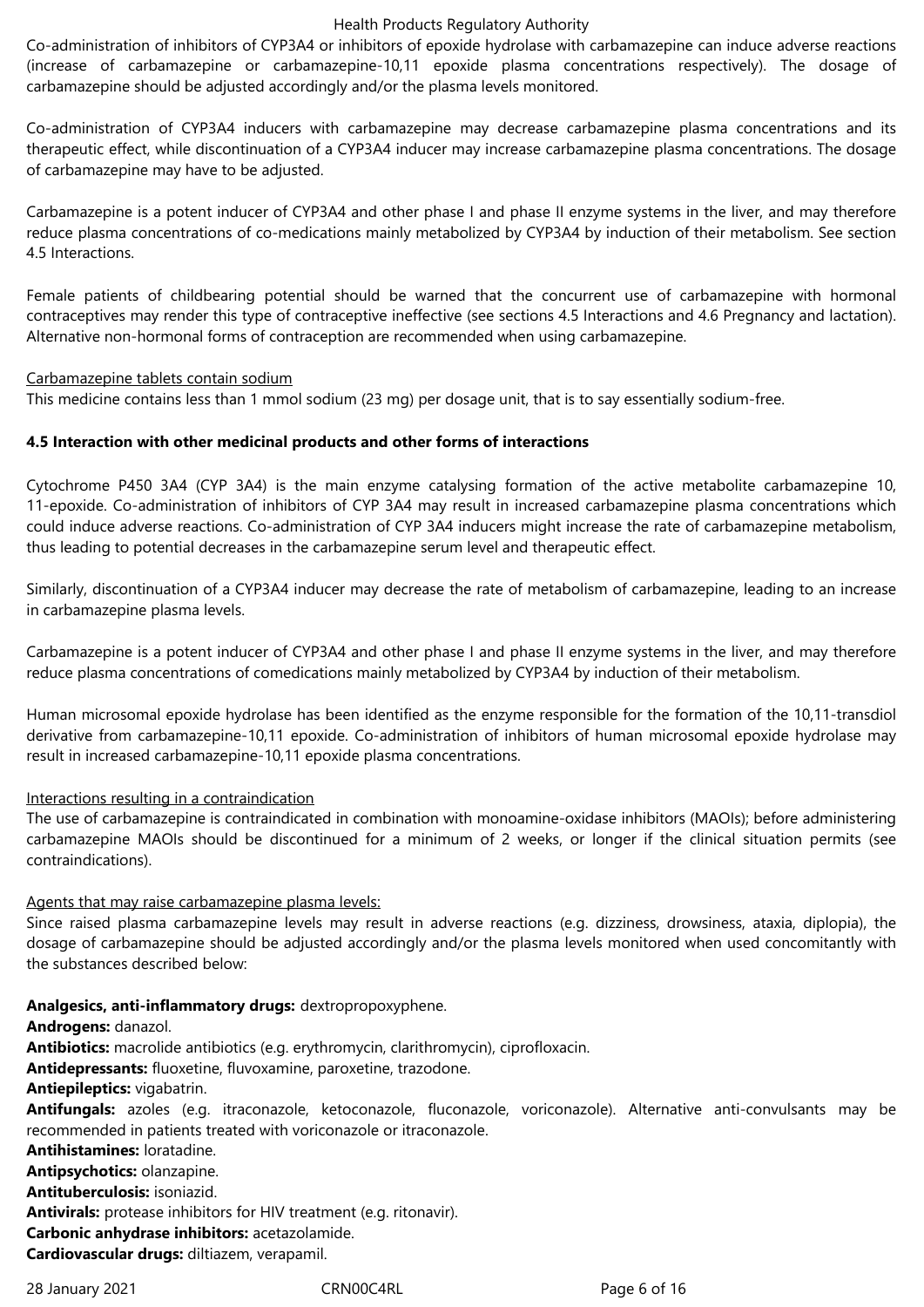# **Gastrointestinal drugs:** possibly cimetidine, omeprazole.

**Other interactions:** grapefruit juice, nicotinamide (only in high dosage).

Agents that may raise the active metabolite carbamazepine-10,11-epoxide plasma levels:

Since raised plasma carbamazepine-10,11-epoxide levels may result in adverse reactions (e.g. dizziness, drowsiness, ataxia, diplopia), the dosage of carbamazepine should be adjusted accordingly and/or the plasma levels monitored when used concomitantly with the substances described below:

Quetiapine, primidone, progabide, valproic acid, valnoctamide and valpromide.

Agents that may decrease carbamazepine plasma levels:

The dose of carbamazepine may have to be adjusted when used concomitantly with the substances described below:

**Antiepileptics:** oxcarbazepine, phenobarbital, phenytoin (to avoid phenytoin intoxication and subtherapeutic concentrations of carbamazepine it is recommended to adjust the plasma concentration of phenytoin to 13 micrograms /mL before adding carbamazepine to the treatment) and fosphenytoin, primidone, and, although the data are partly contradictory, possibly also clonazepam.

**Antineoplastics:** cisplatin or doxorubicin.

**Antituberculosis:** rifampicin.

**Bronchodilatators or anti-asthma drugs:** theophylline, aminophylline.

**Dermatological drugs:** isotretinoin.

**Other interactions:** herbal preparations containing St John's wort (*Hypericum perforatum*).

## Effect of Carbamazepine on plasma levels of concomitant agents:

Carbamazepine may lower the plasma level, diminish or even abolish the activity of certain drugs. The dosage of the following drugs may have to be adjusted to clinical requirement:

**Analgesics, anti-inflammatory agents:** buprenorphine, methadone, paracetamol (long term administration of carbamazepine and paracetamol (acetaminophen) may be associated with hepatotoxicity), tramadol.

**Antibiotics:** doxycycline, rifabutin.

**Anticoagulants:** oral anticoagulants (e.g. warfarin and acenocoumarol).

**Antidepressants:** bupropion, citalopram, mianserin, sertraline, trazodone, tricyclic antidepressants (e.g. imipramine, amitriptyline, nortriptyline, clomipramine).

## **Antiemetics:** aprepitant

**Antiepileptics:** clobazam, clonazepam, ethosuximide, lamotrigine, oxcarbazepine, primidone, tiagabine, topiramate, valproic acid, zonisamide. To avoid phenytoin intoxication and subtherapeutic concentrations of carbamazepine it is recommended to adjust the plasma concentration of phenytoin to 13 micrograms /mL before adding carbamazepine to the treatment. There have been rare reports of an increase in plasma mephenytoin levels.

**Antifungals:** itraconazole, voriconazole. Alternative anti-convulsants may be recommended in patients treated with voriconazole or itraconazole.

**Antihelmintics:** albendazole.

**Antineoplastics:** imatinib, cyclophosphamide, lapatinib, temsirolimus.

**Antipsychotics:** clozapine, haloperidol and bromperidol, olanzapine, quetiapine, risperidone, aripiprazole, paliperidone.

**Antivirals:** protease inhibitors for HIV treatment (e.g. indinavir, ritonavir, saquinavir).

**Anxiolytics:** alprazolam.

# **Bronchodilatators or anti-asthma drugs:** theophylline.

**Contraceptives:** hormonal contraceptives (alternative contraceptive methods should be considered).

**Cardiovascular drugs:** calcium channel blockers (dihydropyridine group) e.g. felodipine, digoxin, simvastatin, atorvastatin, lovastatin, cerivastatin, ivabradine.

**Corticosteroids:** corticosteroids (e.g. prednisolone, dexamethasone).

**Drugs used in erectile dysfunction:** tadalafil.

**Immunosuppressants:** ciclosporin, everolimus, tacrolimus, sirolimus.

**Thyroid agents:** levothyroxine.

**Other drug interactions:** products containing oestrogens and/or progesterones.

## Combinations that require specific consideration:

Concomitant use of carbamazepine and levetiracetam has been reported to increase carbamazepine-induced toxicity.

Concomitant use of carbamazepine and isoniazid has been reported to increase isoniazid-induced hepatotoxicity.

28 January 2021 CRN00C4RL Page 7 of 16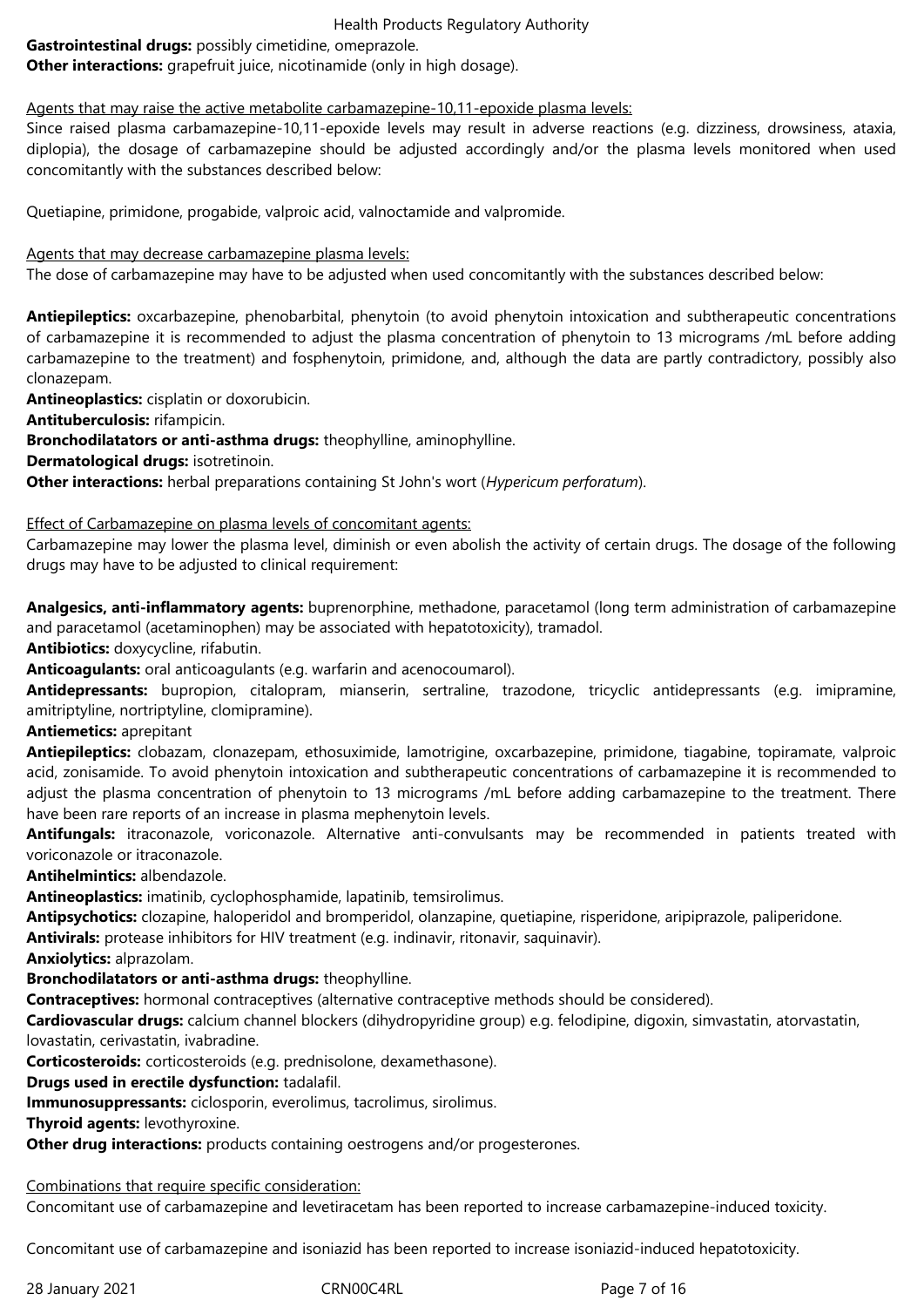The combination of lithium and carbamazepine may cause enhanced neurotoxicity in spite of lithium plasma concentrations being within the therapeutic range. Combined use of carbamazepine with metoclopramide or major tranquillisers, e.g. haloperidol, thioridazine, may also result in an increase in neurological side-effects.

Concomitant medication with carbamazepine and some diuretics (hydrochlorothiazide, furosemide) may lead to symptomatic hyponatraemia.

Carbamazepine may antagonise the effects of non-depolarising muscle relaxants (e.g. pancuronium). Their dosage should be raised and patients monitored closely for a more rapid recovery from neuromuscular blockade than expected.

Carbamazepine, like other psychoactive drugs, may reduce alcohol tolerance. It is therefore advisable for the patient to abstain from alcohol.

Concomitant use of carbamazepine with direct acting oral anti-coagulants (rivaroxaban, dabigatran, apixaban and edoxaban) may lead to reduced plasma concentrations of direct acting oral anti-coagulants, which carries the risk of thrombosis. Therefore, if a concomitant use is necessary, closer monitoring of signs and symptoms of thrombosis is recommended.

### Interference with serological testing

Carbamazepine may result in false positive perphenazine concentrations in HPLC analysis due to interference.

Carbamazepine and the 10,11-epoxide metabolite may result in false positive tricyclic antidepressant concentration in fluorescence polarized immunoassay method.

### **4.6 Fertility, pregnancy and lactation**

### **Pregnancy**

Offspring of epileptic mothers with untreated epilepsy are known to be more prone to developmental disorders, including malformations. Developmental disorders and malformations, including spina bifida, and also other congenital anomalies e.g. craniofacial defects such as cleft lip/palate, cardiovascular malformations, hypospadias and anomalies involving various body systems, have been reported in association with the use of carbamazepine. Patients should be counselled regarding the possibility of an increased risk of malformations and given the opportunity of antenatal screening. Based on data in a North American pregnancy registry, the rate of major congenital malformations, defined as a structural abnormality with surgical, medical, or cosmetic importance, diagnosed within 12 weeks of birth was 3.0% (95% CI 2.1 to 4.2%) among mothers exposed to carbamazepine monotherapy in the first trimester and 1.1% (95% CI 0.35 to 2.5%) among pregnant women not taking any antiepileptic drug (relative risk 2.7, 95% CI 1.1 to 7.0).

Taking these data into consideration:

- Pregnant women with epilepsy should be treated with special care.
- If women receiving carbamazepine become pregnant or plan to become pregnant, or if the problem of initiating treatment with carbamazepine arises during pregnancy, the drug's expected benefits must be carefully weighed against its possible hazards, particularly in the first 3 months of pregnancy.
- In women of childbearing potential carbamazepine should, wherever possible, be prescribed as monotherapy, because the incidence of congenital abnormalities in the offspring of women treated with a combination of antiepileptic drugs is greater than in those of mothers receiving the individual drugs as monotherapy. The risk of malformations following exposure to carbamazepine as polytherapy may vary depending on the specific drugs used and may be higher in polytherapy combinations that include valproate.
- Minimum effective doses should be given and monitoring of plasma levels is recommended. The plasma concentration could be maintained in the lower side of the therapeutic range 4 to 12 micrograms/mL provided seizure control is maintained. There is evidence to suggest that the risk of malformation with carbamazepine may be dose-dependent i.e. at a dose < 400mg per day, the rates of malformation were lower than with higher doses of carbamazepine.
- Patients should be counseled regarding the possibility of an increased risk of malformations and given the opportunity of antenatal screening.
- During pregnancy, an effective antiepileptic treatment should not be interrupted, since the aggravation of the illness is detrimental to both the mother and the fetus.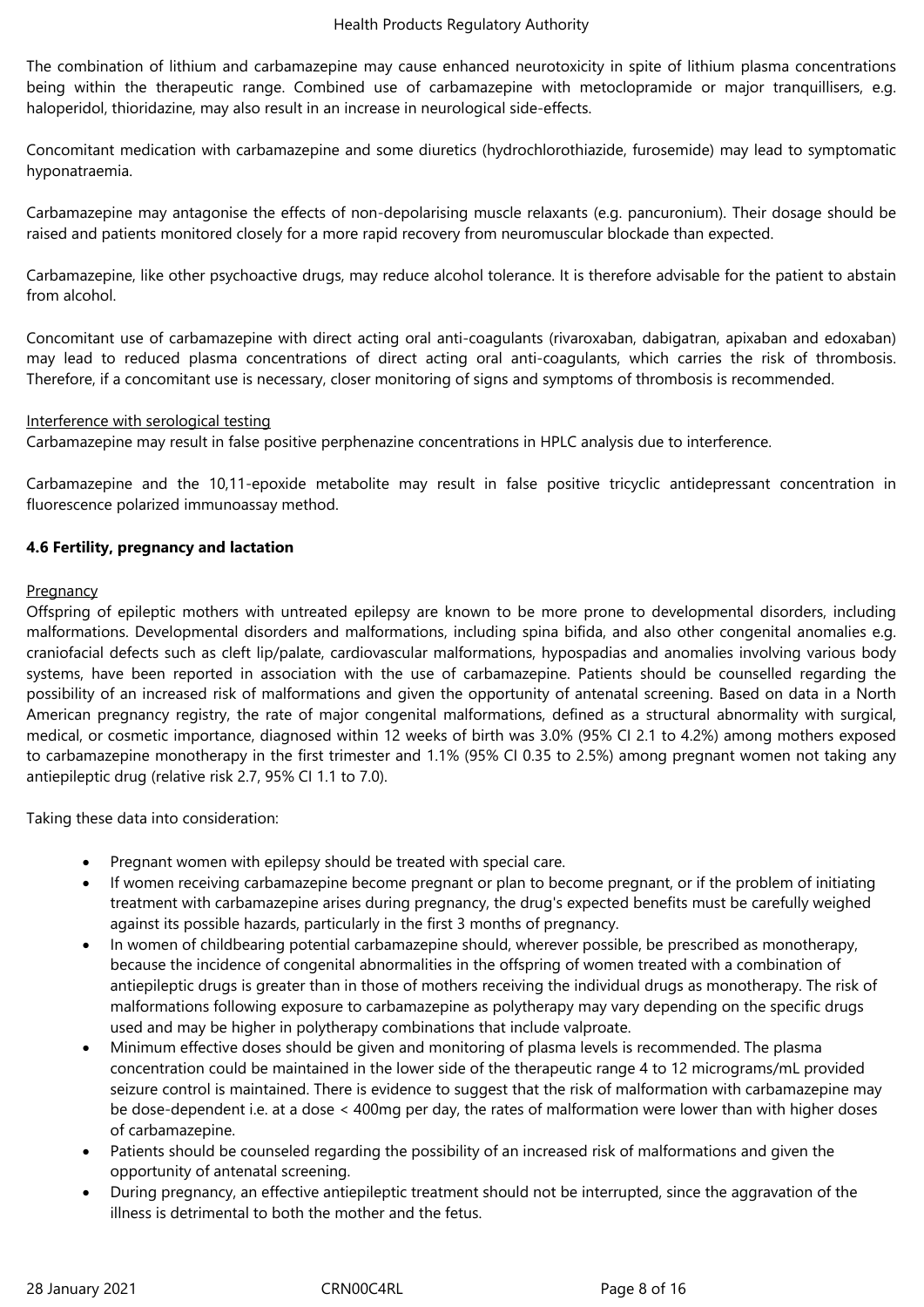# Monitoring and prevention

Folic acid deficiency is known to occur in pregnancy. Antiepileptic drugs have been reported to aggravate deficiency. This deficiency may contribute to the increased incidence of birth defects in the offspring of treated epileptic women. Folic acid supplementation has therefore been recommended before and during pregnancy.

### In the neonate

In order to prevent bleeding disorders in the offspring, it has also been recommended that vitamin  $K_1$  be given to the mother during the last weeks of pregnancy as well as to the neonate.

There have been a few cases of neonatal seizures and/or respiratory depression associated with maternal carbamazepine and other concomitant antiepileptic drug use. A few cases of neonatal vomiting, diarrhoea and/or decreased feeding have also been reported in association with maternal carbamazepine use. These reactions may represent a neonatal withdrawal syndrome.

## Women of child-bearing potential and contraceptive measures

Due to enzyme induction, carbamazepine may result in a failure of the therapeutic effect of oral contraceptive drugs containing oestrogen and/or progesterone. Women of child bearing potential should be advised to use alternative contraceptive methods while on treatment with carbamazepine.

## Breast-feeding

Carbamazepine passes into the breast milk **(**about 25-60% of the plasma concentrations). The benefits of breast-feeding should be weighed against the remote possibility of adverse effects occurring in the infant. Mothers taking carbamazepine may breast-feed their infants, provided the infant is observed for possible adverse reactions (e.g. excessive somnolence, allergic skin reaction). There have been some reports of cholestatic hepatitis in neonates exposed to carbamazepine during antenatal and or during breast feeding. Therefore breast-fed infants of mothers treated with carbamazepine should be carefully observed for adverse hepatobiliary effects.

### **Fertility**

There have been very rare reports of impaired male fertility and/or abnormal spermatogenesis.

## **4.7 Effects on ability to drive and use machines**

The patient's ability to react may be impaired by the medical condition resulting in seizures and adverse reactions including dizziness, drowsiness, ataxia, diplopia, impaired accommodation and blurred vision reported with carbamazepine, especially at the start of treatment or in connection with dose adjustments. Patients should therefore exercise due caution when driving a vehicle or operating machinery.

### **4.8 Undesirable effects**

### Summary of the safety profile

Particularly at the start of treatment with carbamazepine, or if the initial dosage is too high, or when treating elderly patients, certain types of adverse reaction occur very commonly or commonly, e.g. CNS adverse reactions (dizziness, headache, ataxia, drowsiness, fatigue, diplopia); gastrointestinal disturbances (nausea, vomiting), as well as allergic skin reactions.

The dose-related adverse reactions usually abate within a few days, either spontaneously or after a transient dosage reduction. The occurrence of CNS adverse reactions may be a manifestation of relative overdosage or significant fluctuation in plasma levels. In such cases it is advisable to monitor the plasma levels and divide the daily dosage into smaller (i.e. 3-4) fractional doses.

## **Tabulated summary of adverse drug reactions compiled from clinical trials and from spontaneous reports**

28 January 2021 **CRNOOC4RL** Page 9 of 16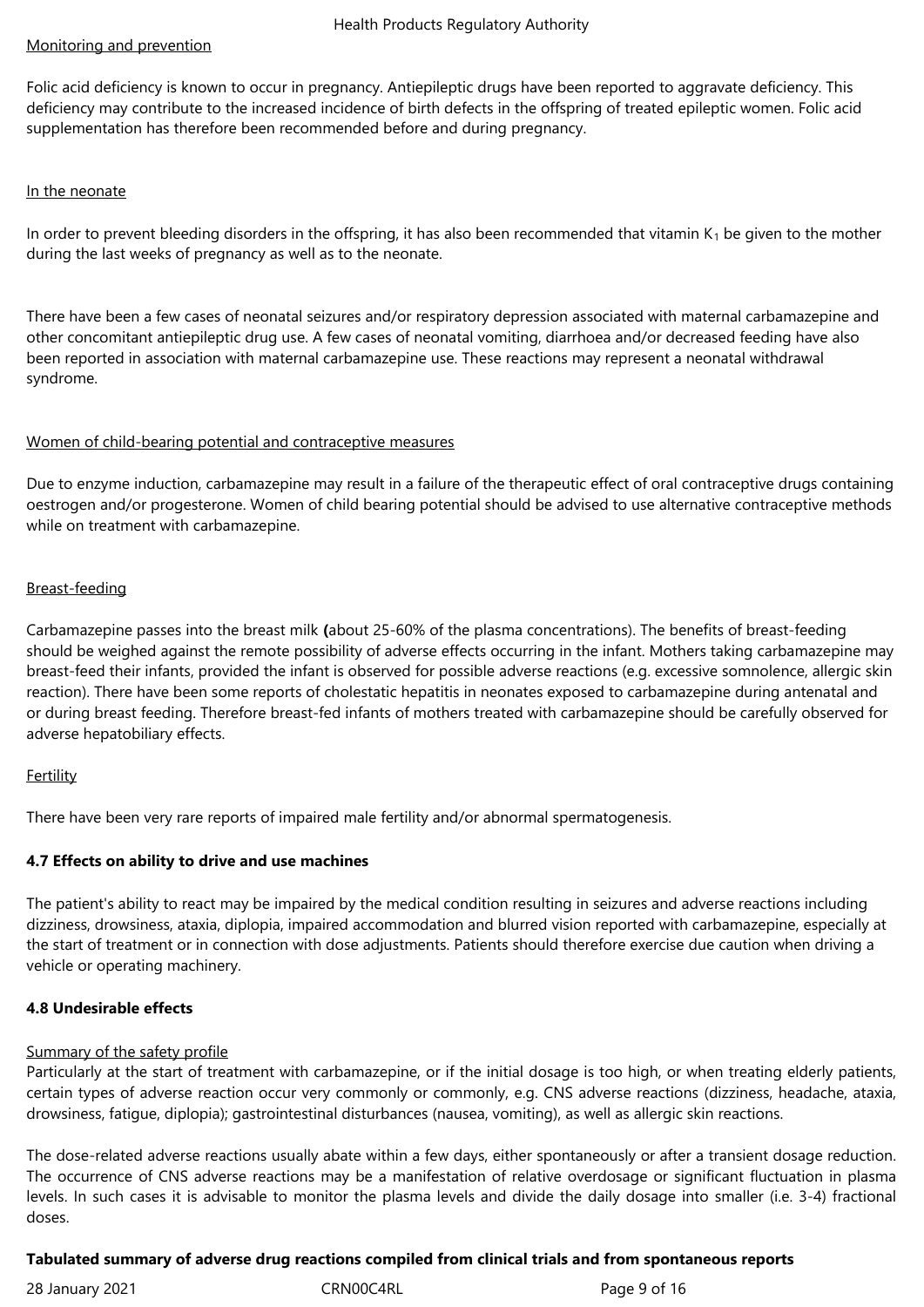Adverse drug reactions from clinical trials are listed by MedDRA system organ class. Within each system organ class, the adverse drug reactions are ranked by frequency, with the most frequent reactions first. Within each frequency grouping, adverse drug reactions are presented in order of decreasing seriousness. In addition, the corresponding frequency category for each adverse drug reaction is based on the following convention (CIOMS III): very common (≥1/10); common (≥1/100 to <1/10); uncommon (≥1/1,000 to <1/100); rare (≥1/10,000 to <1/1,000); very rare (<1/10,000).

| <b>Blood and lymphatic system disorders</b> |                                                                                                                                                                                                                                                                                                                                                                                                                                                              |
|---------------------------------------------|--------------------------------------------------------------------------------------------------------------------------------------------------------------------------------------------------------------------------------------------------------------------------------------------------------------------------------------------------------------------------------------------------------------------------------------------------------------|
| Very common                                 | leucopenia.                                                                                                                                                                                                                                                                                                                                                                                                                                                  |
| Common                                      | thrombocytopenia, eosinophilia.                                                                                                                                                                                                                                                                                                                                                                                                                              |
| Rare:                                       | leucocytosis, lymphadenopathy.                                                                                                                                                                                                                                                                                                                                                                                                                               |
| Very rare:                                  | agranulocytosis, aplastic anaemia, pancytopenia, aplasia pure red<br>cell, anaemia, anaemia megaloblastic, reticulocytosis, haemolytic<br>anaemia.                                                                                                                                                                                                                                                                                                           |
| Not known:                                  | bone marrow depression.                                                                                                                                                                                                                                                                                                                                                                                                                                      |
| Immune system disorders                     |                                                                                                                                                                                                                                                                                                                                                                                                                                                              |
| Rare:                                       | a delayed multi-organ hypersensitivity disorder with fever, rashes,<br>vasculitis, lymphadenopathy, pseudo lymphoma, arthralgia,<br>leucopenia, eosinophilia, hepato-splenomegaly, abnormal liver<br>function tests and vanishing bile duct syndrome (destruction and<br>disappearance of the intrahepatic bile ducts) occurring in various<br>combinations. Other organs may also be affected (e.g. liver, lungs,<br>kidneys, pancreas, myocardium, colon). |
| Very rare:                                  | anaphylactic reaction, oedema angioedema,<br>hypogammaglobulinaemia.                                                                                                                                                                                                                                                                                                                                                                                         |
| Not known**:                                | Drug Rash with Eosinophilia and Systemic Symptoms (DRESS).                                                                                                                                                                                                                                                                                                                                                                                                   |
| <b>Infections and infestations</b>          |                                                                                                                                                                                                                                                                                                                                                                                                                                                              |
| Not known**:                                | reactivation of Human herpesvirus 6 infection                                                                                                                                                                                                                                                                                                                                                                                                                |
| <b>Endocrine disorders</b>                  |                                                                                                                                                                                                                                                                                                                                                                                                                                                              |
| Common:                                     | Oedema, fluid retention, weight increase, hyponatraemia and<br>blood osmolarity decreased due to an antidiuretic hormone<br>(ADH)-like effect, leading in rare cases to water intoxication<br>accompanied by lethargy, vomiting, headache, confusional state,<br>neurological disorders.                                                                                                                                                                     |
| Very rare:                                  | galactorrhoea, gynaecomastia.                                                                                                                                                                                                                                                                                                                                                                                                                                |
| <b>Metabolism and nutrition disorders</b>   |                                                                                                                                                                                                                                                                                                                                                                                                                                                              |
| Rare:                                       | folate deficiency, decreased appetite.                                                                                                                                                                                                                                                                                                                                                                                                                       |
| Very rare:                                  | porphyria acute (acute intermittent porphyria and variegate<br>porphyria), porphyria non-acute (porphyria cutanea tarda).                                                                                                                                                                                                                                                                                                                                    |
| <b>Psychiatric disorders</b>                |                                                                                                                                                                                                                                                                                                                                                                                                                                                              |
| Rare:                                       | hallucinations (visual or auditory), depression, aggression,<br>agitation, restlessness, confusional state.                                                                                                                                                                                                                                                                                                                                                  |
| Very rare:                                  | activation of psychosis.                                                                                                                                                                                                                                                                                                                                                                                                                                     |
| Nervous system disorders                    |                                                                                                                                                                                                                                                                                                                                                                                                                                                              |
| Very common:                                | ataxia, dizziness, somnolence.                                                                                                                                                                                                                                                                                                                                                                                                                               |
| Common:                                     | diplopia, headache.                                                                                                                                                                                                                                                                                                                                                                                                                                          |
| Uncommon:                                   | abnormal involuntary movements (e.g. tremor, asterixis, dystonia,<br>tics), nystagmus.                                                                                                                                                                                                                                                                                                                                                                       |
| Rare:                                       | dyskinesia, eye movement disorder, speech disorders (e.g.<br>dysarthria or slurred speech), choreoathetosis, neuropathy<br>peripheral, paraesthesia, and paresis.                                                                                                                                                                                                                                                                                            |
| Very rare:                                  | neuroleptic malignant syndrome, aseptic meningitis with<br>myoclonus and peripheral eosinophilia, dysgeusia.                                                                                                                                                                                                                                                                                                                                                 |
| Not known**:                                | sedation, memory impairment.                                                                                                                                                                                                                                                                                                                                                                                                                                 |
| <b>Eye disorders</b>                        |                                                                                                                                                                                                                                                                                                                                                                                                                                                              |
| Common                                      | accommodation disorders (e.g. blurred vision)                                                                                                                                                                                                                                                                                                                                                                                                                |
| Very rare                                   | lenticular opacities, conjunctivitis.                                                                                                                                                                                                                                                                                                                                                                                                                        |
| <b>Ear and labyrinth disorders</b>          |                                                                                                                                                                                                                                                                                                                                                                                                                                                              |
| Very rare:                                  | hearing disorders, e.g.tinnitus, hyperacusis, hypoacusis, change in                                                                                                                                                                                                                                                                                                                                                                                          |
| CRN00C4RL<br>28 January 2021                | Page 10 of 16                                                                                                                                                                                                                                                                                                                                                                                                                                                |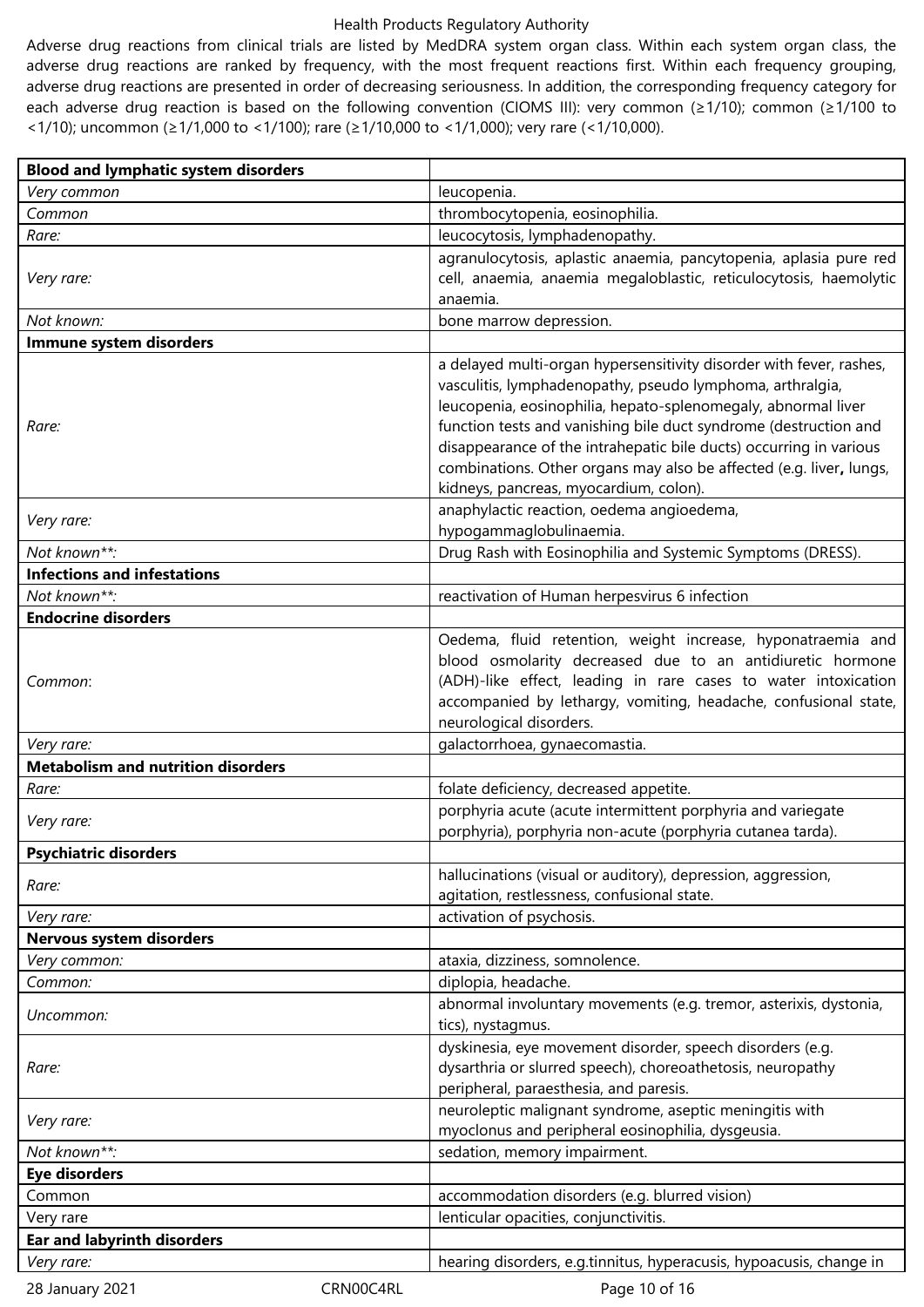|                                                             | pitch perception.                                                                                                         |
|-------------------------------------------------------------|---------------------------------------------------------------------------------------------------------------------------|
| <b>Cardiac disorders</b>                                    |                                                                                                                           |
| Rare:                                                       | cardiac conduction disorders.                                                                                             |
|                                                             | arrhythmia, atrioventricular block with syncope, bradycardia,                                                             |
| Very rare:                                                  | cardiac failure congestive, coronary                                                                                      |
|                                                             | artery disease aggravated.                                                                                                |
| <b>Vascular disorders</b>                                   |                                                                                                                           |
| Rare:                                                       | hypertension or hypotension.                                                                                              |
| Very Rare:                                                  | circulatory collapse, embolism<br>embolism),<br>(e.g.<br>pulmonary<br>thrombophlebitis.                                   |
| Respiratory, thoracic and mediastinal disorders             |                                                                                                                           |
|                                                             | pulmonary hypersensitivity characterised e.g. by fever, dyspnoea,                                                         |
| Very rare:                                                  | pneumonitis or pneumonia                                                                                                  |
| <b>Gastro-intestinal disorders</b>                          |                                                                                                                           |
| Very common                                                 | vomiting, nausea.                                                                                                         |
| Common                                                      | dry mouth, with suppositories rectal irritation may occur.                                                                |
| Uncommon:                                                   | diarrhoea, constipation.                                                                                                  |
| Rare:                                                       | abdominal pain.                                                                                                           |
| Very rare:                                                  | Pancreatitis, glossitis, stomatitis.                                                                                      |
| Not known**:                                                | colitis.                                                                                                                  |
| <b>Hepatobiliary disorders</b>                              |                                                                                                                           |
| Rare:                                                       | hepatitis of cholestatic, parenchymal (hepatocellular) or mixed                                                           |
|                                                             | type, vanishing bile duct syndrome, jaundice.                                                                             |
| Very rare:                                                  | hepatic failure, granulomatous liver disease.                                                                             |
| Skin and subcutaneous tissue disorders:                     |                                                                                                                           |
| Very common                                                 | urticaria, which may be severe dermatitus allergic,                                                                       |
| Uncommon                                                    | dermatitis exfoliative.                                                                                                   |
| Rare:                                                       | systemic lupus erythematosus, pruritus.                                                                                   |
|                                                             | Stevens-Johnson syndrome*, toxic epidermal necrolysis,                                                                    |
|                                                             | photosensitivity reaction, erythema multiforme, erythema<br>nodosum, pigmentation disorder, purpura, acne, hyperhydrosis, |
| Very rare:                                                  | alopecia,                                                                                                                 |
|                                                             | hirsutism.                                                                                                                |
|                                                             | Acute Generalized Exanthematous Pustulosis (AGEP)**, lichenoid                                                            |
| Not known**:                                                | keratosis, onychomadesis.                                                                                                 |
| Musculoskeletal, connective tissue and bone disorders       |                                                                                                                           |
| Rare:                                                       | muscular weakness.                                                                                                        |
|                                                             | bone metabolism disorders (decrease in plasma calcium and blood                                                           |
|                                                             | 25-hydroxy-cholecalciferol)                                                                                               |
| Very rare:                                                  | leading to osteomalacia/osteoporosis, arthralgia, myalgia, muscle                                                         |
|                                                             | spasms.                                                                                                                   |
| Not known**:                                                | fracture.                                                                                                                 |
| <b>Renal and urinary disorders</b>                          |                                                                                                                           |
|                                                             | tubulointerstitial nephritis, renal failure, renal impairment (e.g.                                                       |
| Very rare:                                                  | albuminuria, haematuria, oliguria and blood urea/azotaemia),<br>urinary retention, urinary frequency.                     |
| <b>Reproductive System</b>                                  |                                                                                                                           |
|                                                             | sexual disturbances/erecticle dysfunction spermatogenesis                                                                 |
| Very rare:                                                  | abnormal (with decreased sperm count and/or motility).                                                                    |
| <b>General disorders and administration site conditions</b> |                                                                                                                           |
| Very common:                                                | fatigue.                                                                                                                  |
| <b>Investigations</b>                                       |                                                                                                                           |
|                                                             | gamma-glutamyltransferase increased (due to hepatic enzyme                                                                |
| Very common:                                                | induction), usually not clinically                                                                                        |
|                                                             | relevant.                                                                                                                 |
| Common:                                                     | blood alkaline phosphatase increased.                                                                                     |
| Uncommon:                                                   | transaminases increased.                                                                                                  |
| Very rare:                                                  | intraocular pressure increased, blood cholesterol increased, high                                                         |
| CRN00C4RL<br>28 January 2021                                | Page 11 of 16                                                                                                             |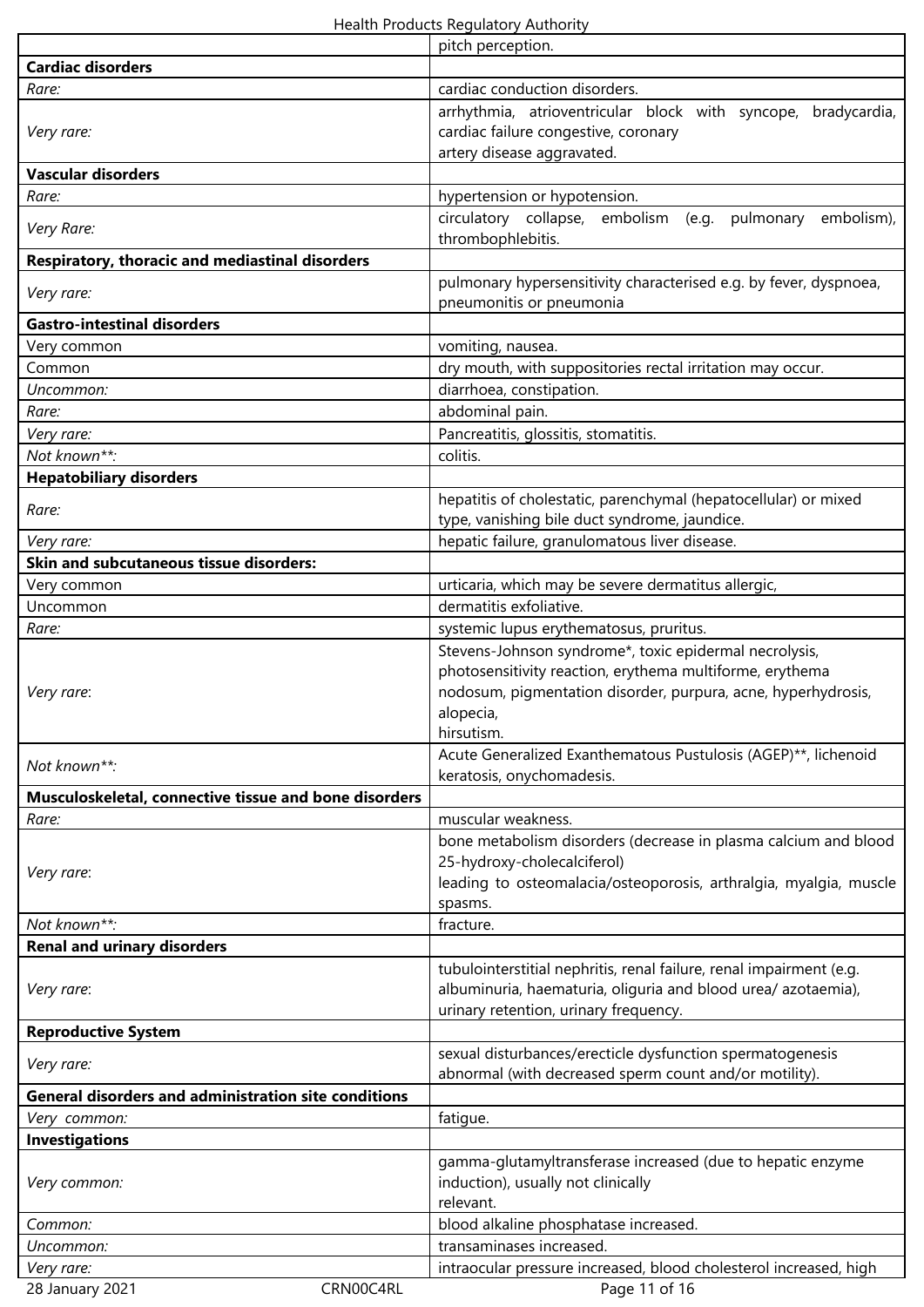|              | thyroxine, thyroxine, tri-iodothyronine) and increased blood |
|--------------|--------------------------------------------------------------|
|              | thyroid stimulating hormone, usually without clinical        |
|              | manifestations, blood prolactin increased,                   |
| Not known**: | bone density decreased.                                      |

\* In some Asian countries also reported as rare. See also section 4.4 Special warnings and precautions for use.

### **\*\*Additional adverse drug reactions from spontaneous reports (frequency not known)**

The following adverse drug reactions have been derived from post-marketing experience with carbamazepine via spontaneous case reports and literature cases. Because these reactions are reported voluntarily from a population of uncertain size, it is not possible to reliably estimate their frequency which is therefore categorized as not known. Adverse drug reactions are listed according to system organ classes in MedDRA. Within each system organ class, ADRs are presented in order of decreasing seriousness.

There have been reports of decreased bone mineral density, osteopenia, osteoporosis and fractures in patients on long-term therapy with carbamazepine. The mechanism by which carbamazepine affects bone metabolism has not been identified.

There is increasing evidence regarding the association of genetic markers and the occurrence of cutaneous ADRs such as SJS, TEN, DRESS, AGEP and maculopapular rash. In Japanese and European patients, these reactions have been reported to be associated with the use of carbamazepine and the presence of the HLA-A\*3101 allele. Another marker, HLA-B\*1502 has been shown to be strongly associated with SJS and TEN among individuals of Han Chinese, Thai and some other Asian ancestry (see sections 4.2 and 4.4 for further information).

## Reporting of suspected adverse reactions

Reporting suspected adverse reactions after authorisation of the medicinal product is important. It allows continued monitoring of the benefit/risk balance of the medicinal product. Healthcare professionals are asked to report any suspected adverse reactions via the national reporting system: HPRA Pharmacovigilance Website: www.hpra.ie

### **4.9 Overdose**

### Signs an[d symptoms](http://www.hpra.ie/)

The presenting signs and symptoms of overdosage involve the central nervous, cardiovascular, respiratory systems and the adverse drug reactions mentioned under section 4.8.

### *Central nervous system*:

CNS depression; disorientation, depressed level of consciousness, somnolence, agitation, hallucination, coma; blurred vision, slurred speech, dysarthria, nystagmus, ataxia, dyskinesia, initially hyperreflexia, later hyporeflexia; convulsions, psychomotor disturbances, myoclonus, hypothermia, mydriasis.

*Respiratory system*: Respiratory depression, pulmonary oedema.

### *Cardiovascular system*:

Tachycardia, hypotension and at times hypertension, conduction disturbance with widening of QRS complex; syncope in association with cardiac arrest.

*Gastro-intestinal system*: Vomiting, delayed gastric emptying, reduced bowel motility.

*Musculoskeletal system:* 

There have been some cases which reported rhabdomyolysis in association with carbamazepine toxicity.

*Renal function*:

Retention of urine, oliguria or anuria; fluid retention, water intoxication due to ADH-like effect of carbamazepine.

28 January 2021 **CRNOOC4RL** 28 January 2021 **CRNOOC4RL** Page 12 of 16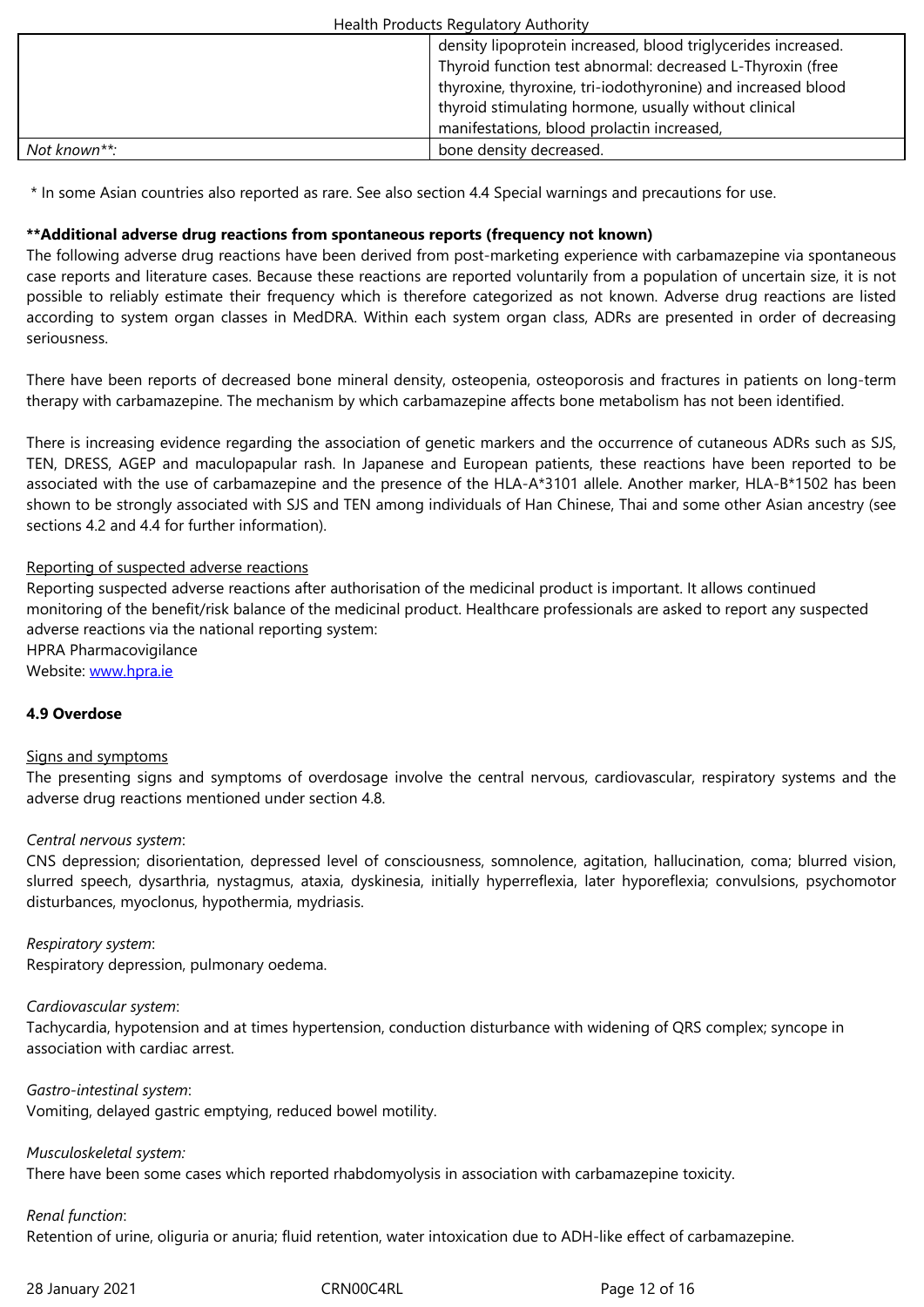## *Laboratory findings*:

Hyponatraemia, possibly metabolic acidosis, possibly hyperglycaemia, increased muscle creatine phosphokinase.

## Treatment

There is no specific antidote.

Management should initially be guided by the patient's clinical condition; admission to hospital. Measurement of the plasma level to confirm carbamazepine poisoning and to ascertain the size of the overdose.

Evacuation of the stomach, gastric lavage, and administration of activated charcoal. Delay in evacuating the stomach may result in delayed absorption, leading to relapse during recovery from intoxication. Supportive medical care in an intensive care unit with cardiac monitoring and careful correction of electrolyte imbalance.

### Special recommendations:

Charcoal haemoperfusion has been recommended. Hemodialysis is the effective treatment modality in the management of the carbamazepine overdose.

Relapse and aggravation of symptomatology on the 2nd and 3rd day after overdose, due to delayed absorption, should be anticipated.

## **5 PHARMACOLOGICAL PROPERTIES**

### **5.1 Pharmacodynamic properties**

Pharmacotherapeutic group: Anti-epileptic, neurotropic and psychotropic agent; (ATC Code: N03 AF01). Dibenzazepine derivative.

As an antiepileptic agent its spectrum of activity embraces: partial seizures (simple and complex) with and without secondary generalisation; generalised tonic-clonic seizures, as well as combinations of these types of seizures.

The mechanism of action of carbamazepine, the active substance of Carbamazepine, has only been partially elucidated. Carbamazepine stabilises hyperexcited nerve membranes, inhibits repetitive neuronal discharges, and reduces synaptic propagation of excitatory impulses. It is conceivable that prevention of repetitive firing of sodium-dependent action potentials in depolarised neurons via use- and voltage-dependent blockade of sodium channels may be its main mechanism of action.

Whereas reduction of glutamate release and stabilisation of neuronal membranes may account for the antiepileptic effects, the depressant effect on dopamine and noradrenaline turnover could be responsible for the antimanic properties of carbamazepine.

### **5.2 Pharmacokinetic properties**

### **Absorption**

Carbamazepine is absorbed almost completely but relatively slowly from the tablets. The conventional tablets yield mean peak plasma concentrations of the unchanged substance within 12 hours (chewable tablets 6 hours; syrup 2 hours) following single oral doses. With respect to the amount of active substance absorbed, there is no clinically relevant difference between the oral dosage forms. After a single oral dose of 400mg carbamazepine (tablets) the mean peak concentration of unchanged carbamazepine in the plasma is approx 4.5 micrograms/ml.

The bioavailability of carbamazepine in various oral formulations has been shown to lie between 85-100%.

Ingestion of food has no significant influence on the rate and extent of absorption, regardless of the dosage form of carbamazepine.

Steady-state plasma concentrations of carbamazepine are attained within about 1-2 weeks, depending individually upon auto-induction by carbamazepine and hetero-induction by other enzyme-inducing drugs, as well as on pre-treatment status, dosage, and duration of treatment.

Different preparations of carbamazepine may vary in bioavailability; to avoid reduced effect or risk of breakthrough seizures or excessive side effects, it may be prudent to avoid changing the formulation.

28 January 2021 CRN00C4RL Page 13 of 16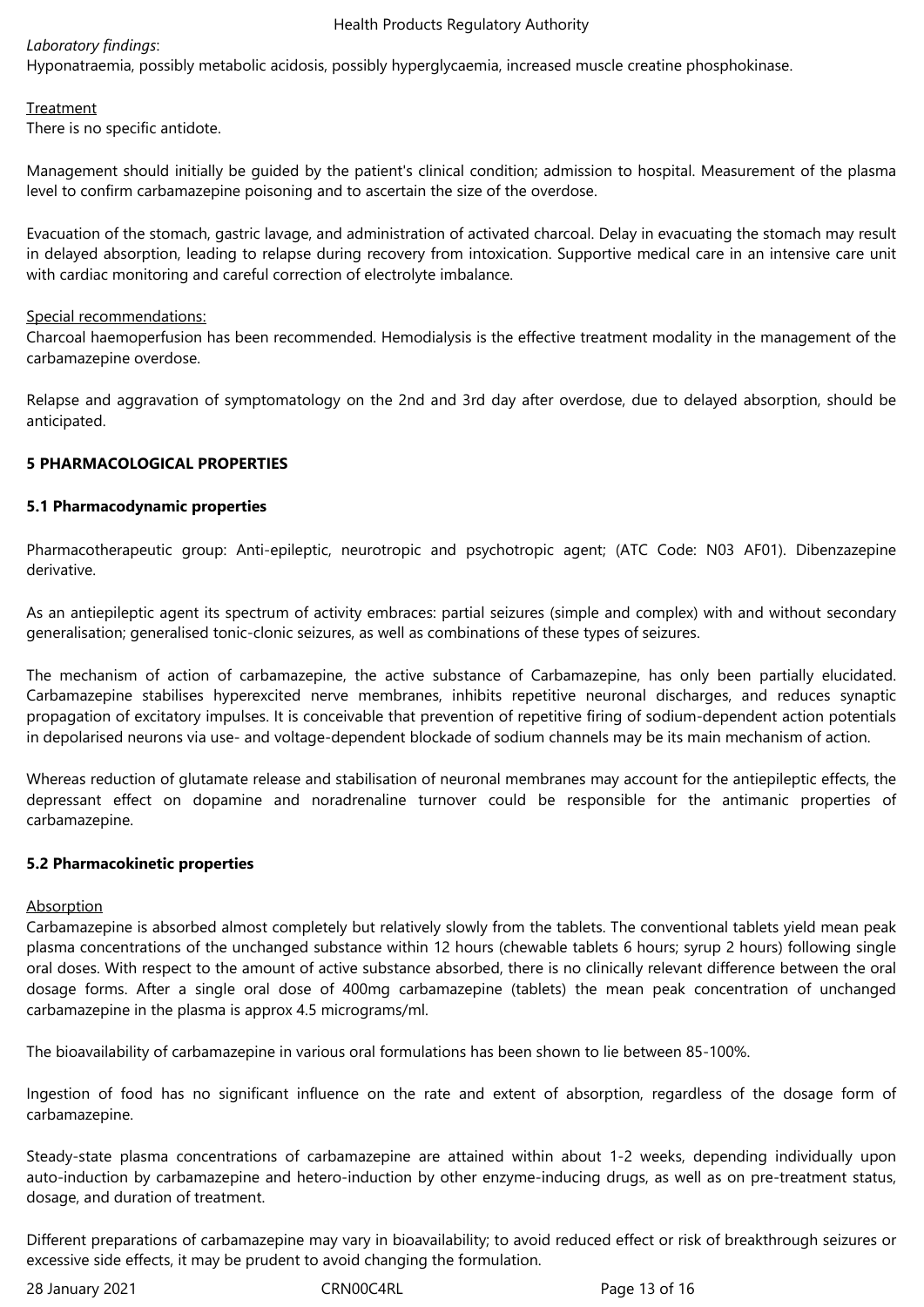### Distribution

Carbamazepine is bound to serum proteins to the extent of 70-80%. The concentration of unchanged substance in cerebrospinal fluid and saliva reflects the non-protein bound portion in plasma **(**20-30%**).** Concentrations in breast milk were found to be equivalent to 25-60% of the corresponding plasma levels.

Carbamazepine crosses the placental barrier. Assuming complete absorption of carbamazepine, the apparent volume of distribution ranges from 0.8 to 1.9 L/kg.

### Biotransformation

Carbamazepine is metabolised in the liver, where the epoxide pathway of biotransformation is the most important one, yielding the 10, 11-transdiol derivative and its glucuronide as the main metabolites.

Cytochrome P450 3A4 has been identified as the major isoform responsible for the formation of carbamazepine 10, 11-epoxide from carbamazepine. Human microsomal epoxide hydrolase has been identified as the enzyme responsible for the formation of the 10,11-transdiol derivative from carbamazepine-10,11 epoxide. 9-Hydroxy-methyl-10-carbamoyl acridan is a minor metabolite related to this pathway. After a single oral dose of carbamazepine about 30% appears in the urine as end-products of the epoxide pathway.

Other important biotransformation pathways for carbamazepine lead to various monohydroxylated compounds, as well as to the N-glucuronide of carbamazepine produced by UGT2B7.

### Elimination

The elimination half-life of unchanged carbamazepine averages approx. 36 hours following a single oral dose, whereas after repeated administration it averages only 16-24 hours **(**auto-induction of the hepatic mono-oxygenase system**)**, depending on the duration of the medication. In patients receiving concomitant treatment with other enzyme-inducing drugs (e.g. phenytoin, phenobarbitone), half-life values averaging 9-10 hours have been found.

The mean elimination half-life of the 10, 11-epoxide metabolite in the plasma is about 6 hours following single oral doses of the epoxide itself.

After administration of a single oral dose of 400mg carbamazepine, 72% is excreted in the urine and 28% in the faeces. In the urine, about 2% of the dose is recovered as unchanged drug and about 1% as the pharmacologically active 10, 11-epoxide metabolite.

### Characteristics in patients

The steady-state plasma concentrations of carbamazepine considered as "therapeutic range" vary considerably inter-individually; for the majority of patients a range between 4-12 micrograms/ml corresponding to 17-50 micromoles/l has been reported. Concentrations of carbamazepine 10, 11-epoxide (pharmacologically active metabolite): about 30% of carbamazepine levels.

Owing to enhanced carbamazepine elimination, children may require higher doses of carbamazepine (in mg/kg) than adults to maintain therapeutic concentrations.

There is no indication of altered pharmacokinetics of carbamazepine in elderly patients as compared with young adults.

No data are available on the pharmacokinetics of carbamazepine in patients with impaired hepatic or renal function.

### **5.3 Preclinical safety data**

Non-clinical data reveal no special hazard for humans based on conventional studies of single and repeated dose toxicity, local tolerance, genotoxicity and carcinogenic potential. Reproductive toxicity studies in animals were insufficient to rule out a teratogenic effect of carbamazepine in humans.

#### **Carcinogenicity**

In rats treated with carbamazepine for two years, there was an increased incidence of hepatocellular tumours in females and benign testicular tumours in males. However, there is no evidence to date that these observations are of any relevance to the therapeutic use of carbamazepine in humans.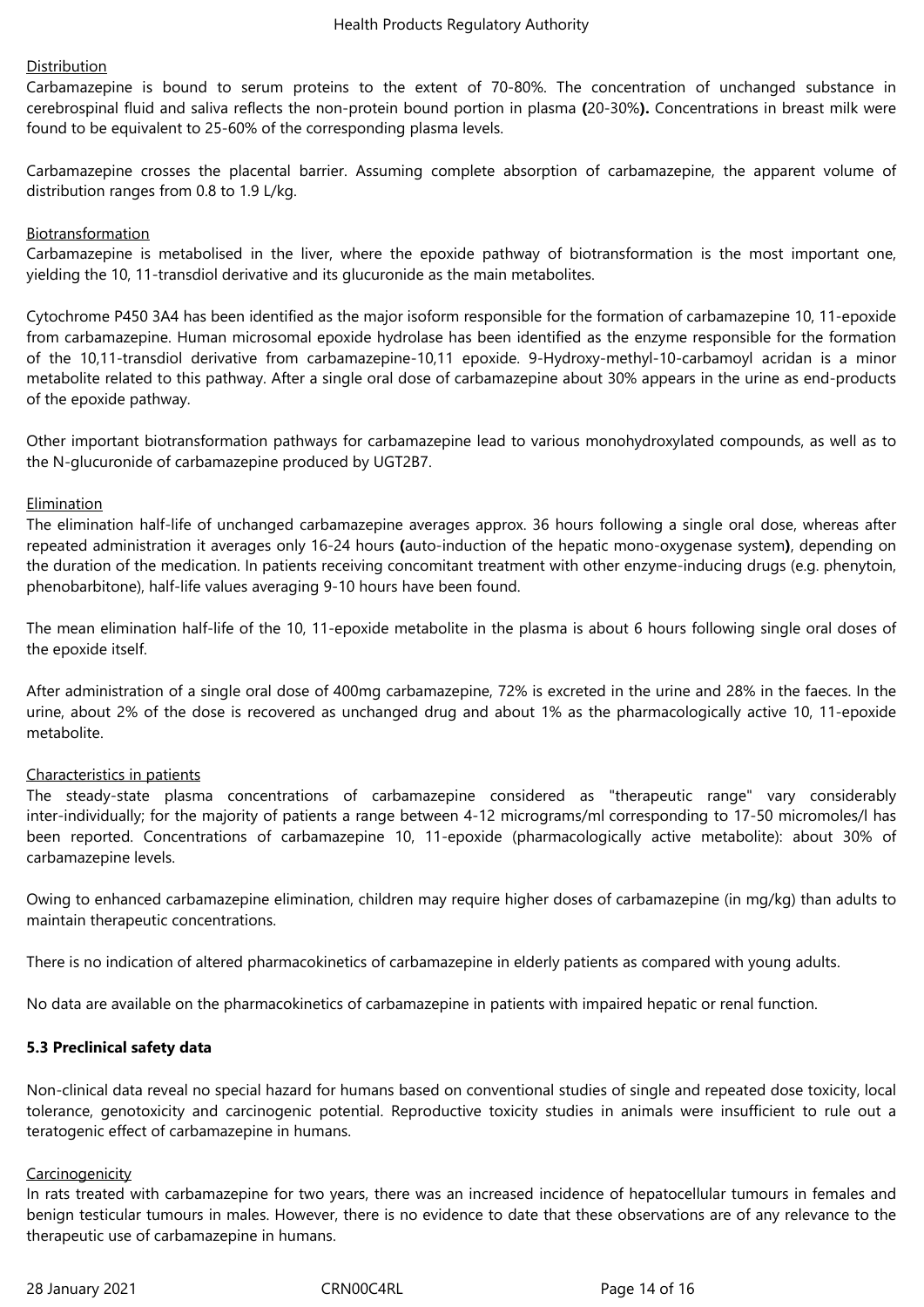### Reproductive toxicity

In animals studies in mice, rats and rabbits oral administration of carbamazepine during organogenesis led to increased embryo-fetal mortality and fetal growth retardation at daily doses which were associated with maternal toxicity (above 200mg/kg/day). Carbamazepine was teratogenic in a number of studies, particularly in mice, however showed no or only minor teratogenic potential at doses relevant to humans. In a reproduction study in rats, nursing offspring demonstrated a reduced weight gain at a maternal dosage level of 192 mg/kg/day.

### **Fertility**

In chronic toxicity studies dose related testicular atrophy and aspermatogenesis occurred in rats receiving carbamazepine. The safety margin for this effect is not known.

### **6 PHARMACEUTICAL PARTICULARS**

### **6.1 List of excipients**

Microcrystalline cellulose Povidone (K-30) Croscarmellose sodium Colloidal anhydrous silica Magnesium stearate

### **6.2 Incompatibilities**

Not applicable.

### **6.3 Shelf life**

3 years

### **6.4 Special precautions for storage**

This medicinal product does not require any special storage condition**.**

### **6.5 Nature and contents of container**

Carbamazepine 100mg come in Alu-PVC/PVdC clear film, Alu-PVC/PE/ACLAR clear film and Alu-Plain Cold forming foil blister packs of 28, 56 and 84 tablets.

Not all pack sizes may be marketed.

### **6.6 Special precautions for disposal and other handling**

Any unused medicinal product or waste material should be disposed of in accordance with local requirements.

## **7 MARKETING AUTHORISATION HOLDER**

Azure Pharmaceuticals Ltd 12 Hamilton Drive The Rock Road Blackrock Co. Louth A91 T997 Ireland

### **8 MARKETING AUTHORISATION NUMBER**

PA22871/010/001

28 January 2021 CRN00C4RL Page 15 of 16